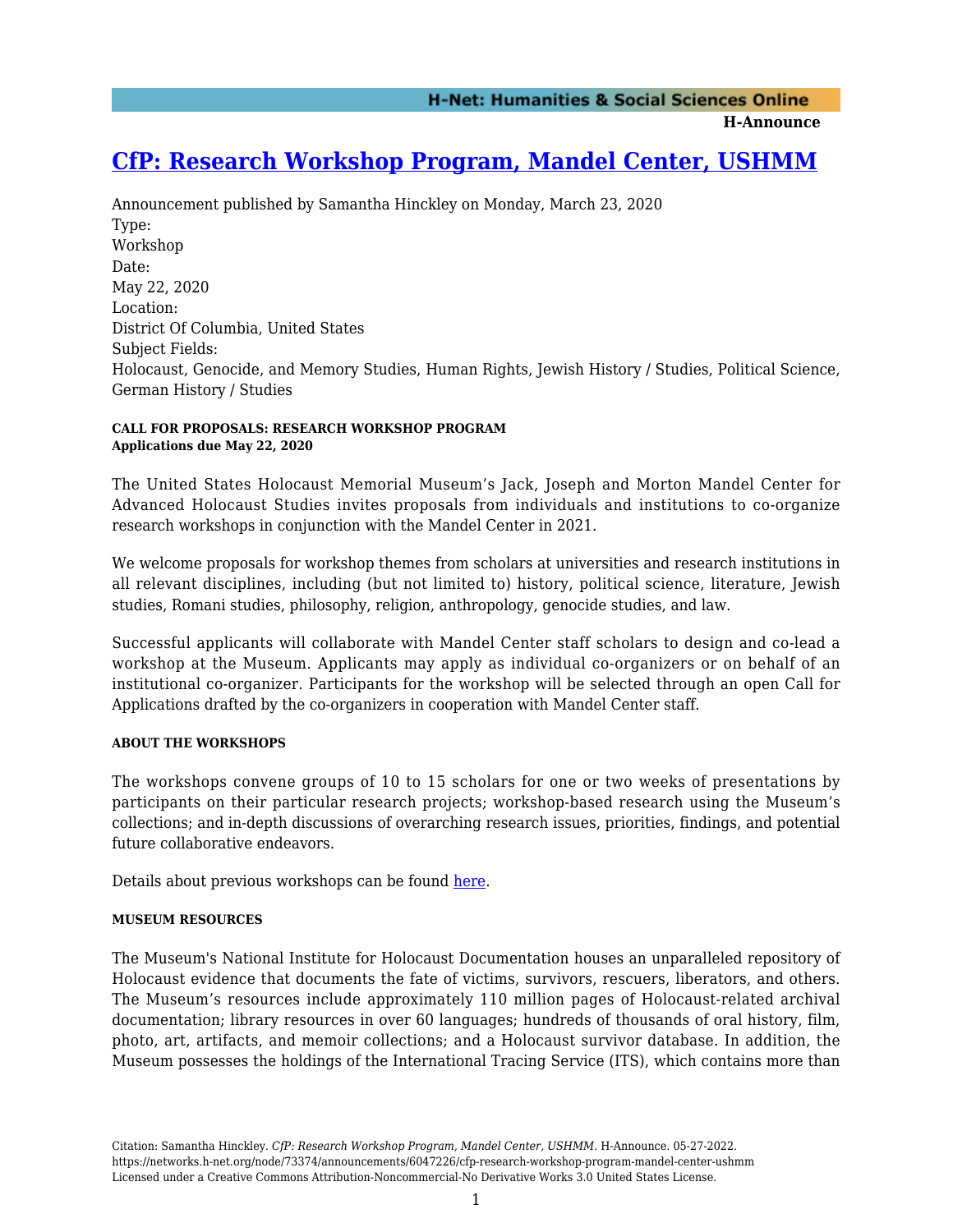#### **H-Net: Humanities & Social Sciences Online H-Announce**

200 million digitized pages with information on the fates of 17.5 million people who were subject to incarceration, forced labor, and displacement as a result of World War II. Many of these records have not been examined by scholars, offering unprecedented opportunities to advance the field of Holocaust and genocide studies.

Participants will have access to both the Museum's downtown campus and [the David and Fela](https://www.ushmm.org/collections/the-museums-collections/the-shapell-center) [Shapell Family Collections, Conservation and Research Center](https://www.ushmm.org/collections/the-museums-collections/the-shapell-center).

Learn more about [the Museum's collections](https://www.ushmm.org/collections/the-museums-collections/about/scope-and-nature-of-the-collections) and search our collections catalog.

#### **AWARDS**

The Mandel Center will arrange accommodations and reimburse travel and incidental expenses for workshop participants, including the workshop co-organizer(s). Workshops held in collaboration with institutional partners may entail a cost-sharing agreement.

#### **APPLICATION PROCESS**

Applications to the Research Workshop Program consist of a description of the proposed workshop not to exceed two single-spaced pages detailing the research project's focus, significance, scope, methods, objectives, and expected outcomes, as well as proposed dates for the workshop.

Applications should include CVs for no more than two individual co-organizers, and, if applicable, a description of the mission, research agenda, and programmatic activities of the proposed coorganizing institution not to exceed one single-spaced page. Applicants should hold a PhD or have advanced to candidacy in a doctoral degree program.

The Mandel Center will evaluate applications according to their (1) potential contribution to interdisciplinary scholarship in Holocaust and genocide studies; (2) potential to stimulate work in a new direction or productive area of research; (3) relationship to larger themes or issues in Holocaust and genocide studies; and (4) potential for new publications or other collaborative research endeavors directly resulting from the workshop.

## **Applications are due May 22, 2020. You can learn more about the [Call for Proposals on our](http://www.ushmm.org/research-workshops) [website](http://www.ushmm.org/research-workshops).**

If selected, the workshop co-organizer(s) will work with Mandel Center staff scholars over the summer of 2020 to design the workshop agenda and Call for Applications for workshop participants. Participant applications in this stage of the process will be due in mid-November of 2020 for workshops to be held in 2021.

Please send applications and any questions regarding the Research Workshop Program via email to:

Contact Info:

**Krista Hegburg, PhD** Senior Program Officer

Citation: Samantha Hinckley. *CfP: Research Workshop Program, Mandel Center, USHMM*. H-Announce. 05-27-2022. https://networks.h-net.org/node/73374/announcements/6047226/cfp-research-workshop-program-mandel-center-ushmm Licensed under a Creative Commons Attribution-Noncommercial-No Derivative Works 3.0 United States License.